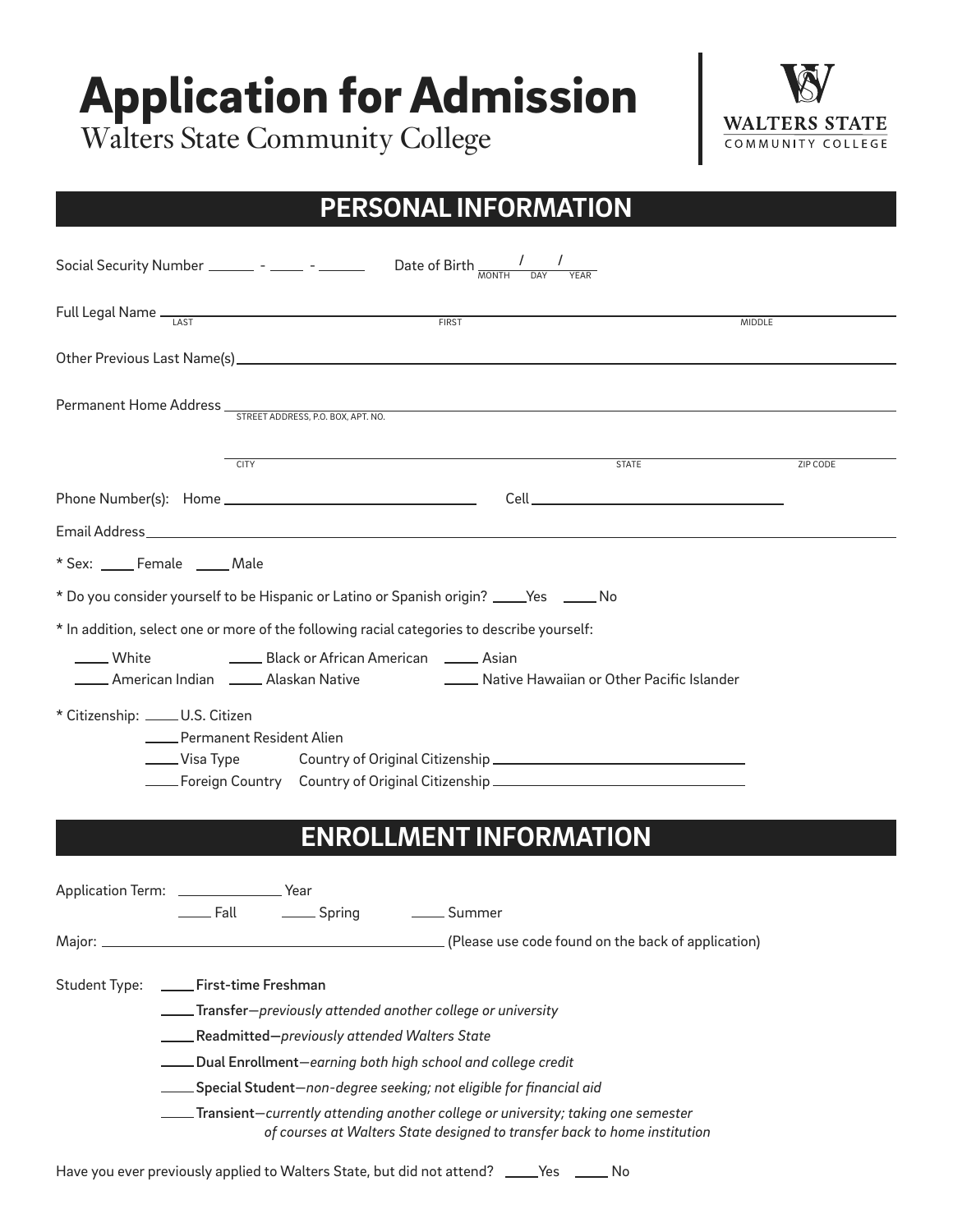#### **RESIDENCY INFORMATION**

Have you lived in Tennessee continuously since birth? \_\_\_\_ Yes \_\_\_\_\_ No

If no, you have lived in Tennessee since  $\frac{1}{\text{MONTH}}$ 

If no, state your reason for moving to Tennessee

Employed: \_\_\_\_Full-time \_\_\_\_Part-time \_\_\_\_\_\_\_\_\_\_\_\_Total Hours Per Week

Current Employer

### **OTHER INFORMATION**

\* Is English your native language? \_\_\_\_Yes \_\_\_\_\_No

Do you consider yourself a first generation college student? \_\_\_\_Yes \_\_\_\_\_No *First generation is defined as neither your mother nor father ever attended a college or technology center.*

Are you a veteran or an active service member in the U.S. military? \_\_\_\_Yes \_\_\_\_\_ No

Chapter 759 of the State of Tennessee Public Acts of 1984 provides that "no person who is required to register for the federal draft shall be eligible to enroll in any state postsecondary school until such person has registered for the draft." Please provide information below:

I certify that I am registered or will register for Selective Service. I will provide number if requested.

I am not registered Federal Selective Service because I am:

female

**where the lings on active duty in the armed forces** 

male, over 26, unable to register at this time

not 18 years of age. I will register for Selective Service at the appropriate time.

 not yet required since I am a Permanent Resident of the Trust Territory of the Pacific Islands or the Northern Mariana Islands

not yet required since I was born before 1960 or I am a foreign student on a F-1 Visa.

#### **EMERGENCY CONTACT INFORMATION**

Name of person to notify in case of an emergency:  $\equiv$ 

Phone Number: Relationship: Parent/Guardian Spouse Other

### **HIGH SCHOOL INFORMATION**

| <b>MONTH</b><br><b>YEAR</b> |                   |                                                                                                                                             |  |
|-----------------------------|-------------------|---------------------------------------------------------------------------------------------------------------------------------------------|--|
| - Specialized education**   |                   |                                                                                                                                             |  |
|                             | Date Taken Julius | Type of Diploma: ________ Regular high school diploma<br>- Certificate of Attendance**<br>- High School Equivalency (GED/HISET)<br>Location |  |

\*\**Students holding this type of diploma must be 21 years of age to be admitted and enrollment will be limited to select courses.*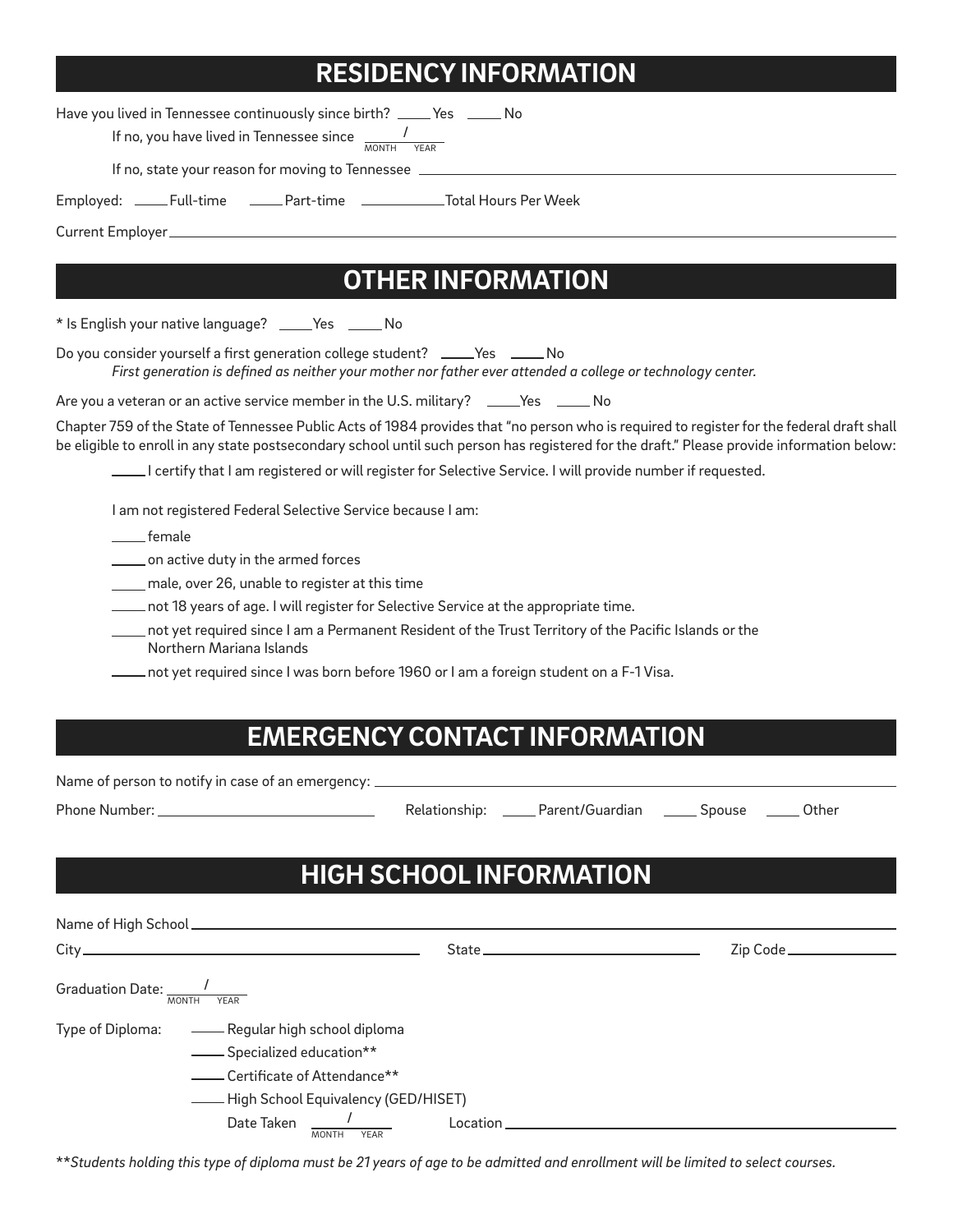## **PRIOR COLLEGES/UNIVERSITIES**

List all colleges, universities, and/or technical schools previously attended regardless of whether credit was earned. Applicants must submit official transcripts from all previously attended institutions.

| $City$ and $(x)$ and $(x)$ are $(x)$ and $(x)$ are $(x)$ and $(x)$ are $(x)$ and $(x)$ are $(x)$ and $(x)$ are $(x)$ and $(x)$ are $(x)$ and $(x)$ are $(x)$ and $(x)$ are $(x)$ and $(x)$ are $(x)$ and $(x)$ are $(x)$ and $(x)$ are $(x)$ and $(x)$ a |                                                                                                                                                                                                                                                                                                                                                                                                                                                                                                                                                       |
|----------------------------------------------------------------------------------------------------------------------------------------------------------------------------------------------------------------------------------------------------------|-------------------------------------------------------------------------------------------------------------------------------------------------------------------------------------------------------------------------------------------------------------------------------------------------------------------------------------------------------------------------------------------------------------------------------------------------------------------------------------------------------------------------------------------------------|
|                                                                                                                                                                                                                                                          |                                                                                                                                                                                                                                                                                                                                                                                                                                                                                                                                                       |
|                                                                                                                                                                                                                                                          |                                                                                                                                                                                                                                                                                                                                                                                                                                                                                                                                                       |
|                                                                                                                                                                                                                                                          | $State \begin{tabular}{c} \multicolumn{2}{c} {\textbf{\textit{State}}}\end{tabular} \begin{tabular}{c} \multicolumn{2}{c} {\textbf{\textit{State}}}\end{tabular} \begin{tabular}{c} \multicolumn{2}{c} {\textbf{\textit{State}}}\end{tabular} \begin{tabular}{c} \multicolumn{2}{c} {\textbf{\textit{State}}}\end{tabular} \end{tabular} \begin{tabular}{c} \multicolumn{2}{c} {\textbf{\textit{State}}}\end{tabular} \begin{tabular}{c} \multicolumn{2}{c} {\textbf{\textit{State}}}\end{tabular} \end{tabular} \begin{tabular}{c} \multicolumn{2}{$ |
|                                                                                                                                                                                                                                                          |                                                                                                                                                                                                                                                                                                                                                                                                                                                                                                                                                       |
|                                                                                                                                                                                                                                                          |                                                                                                                                                                                                                                                                                                                                                                                                                                                                                                                                                       |
|                                                                                                                                                                                                                                                          |                                                                                                                                                                                                                                                                                                                                                                                                                                                                                                                                                       |
|                                                                                                                                                                                                                                                          |                                                                                                                                                                                                                                                                                                                                                                                                                                                                                                                                                       |
| 4. Institution and the second service of the service of the service of the service of the service of the service of the service of the service of the service of the service of the service of the service of the service of t                           |                                                                                                                                                                                                                                                                                                                                                                                                                                                                                                                                                       |
|                                                                                                                                                                                                                                                          | State _________________                                                                                                                                                                                                                                                                                                                                                                                                                                                                                                                               |
| <b>MONTH</b><br><b>YEAR</b><br><b>MONTH</b>                                                                                                                                                                                                              |                                                                                                                                                                                                                                                                                                                                                                                                                                                                                                                                                       |

#### **GENERAL INFORMATION**

Responses to questions denoted with a \* do not affect admissions status. They are used for informational purposes only.

If you have a learning or physical disability which will cause you to need assistance while a student at Walters State, please notify the office of Student Support Services, Room U130, Student Services Building, telephone number 423-585-6893. It is recommended that students who may benefit from services offered by this office make early contact so that appropriate accommodations can be arranged.

#### **ACKNOWLEDGEMENT OF UNDERSTANDING**

I understand that withholding information requested on this application, including attendance at any other institution, or giving false information may make me ineligible for admission to the college or subject to dismissal. I have read this application and certify that the statements I have made on this application are correct and complete, including a report of all college work attempted or completed.

In addition to the forgoing, the Tennessee Eligibility Verification for Entitlements Act requires an applicant for in-state tuition or state financial aid to attest under penalty of perjury that he or she is either a United States citizen or alien lawfully present in the United States. By submitting this application, I am attesting that I am either a United States citizen or alien lawfully present in the United States or I am not requesting any state benefits including in-state tuition.

I understand that this attestation is required by Tennessee law if I have applied for a state public benefit. I understand that Tennessee law requires me to provide documentation verifying the status indicated above prior to receipt of this state public benefit. I understand that knowingly and willfully making a false, fictitious, or fraudulent statement or representation shall subject me to liability under the Tennessee False Claims Act, Tennessee Code Annotated 4-18-101 et seq. I understand that if I am found to have made a false or misleading statement my state public benefit may be rescinded or I may be disciplined by the college.

If I am accepted as a student at this institution, there are certain performance tests I will be required to take during my academic career. It is a requirement of admission that I agree to take any tests deemed necessary by the institution. In those instances where tests are administered by an external entity, I hereby agree for the results of such tests to be released to the institution. The purpose of this requirement is to comply with the legislature's expressed intent that institutions regularly evaluate and improve instruction at all levels. I also agree to allow my admissions information to be reported to my secondary institution, if requested.

Signature Date

**MAILING INFORMATION**

*Please mail completed application to:*

Walters State Community College Student Enrollment Services 500 S. Davy Crockett Parkway Morristown, Tennessee 37813

# **CONTACT INFORMATION**

#### **Student Enrollment Services**

423.585.2685 or 1.800.225.4770, ext. 4 423.585.6786 *(fax)* admissions@ws.edu | ws.edu